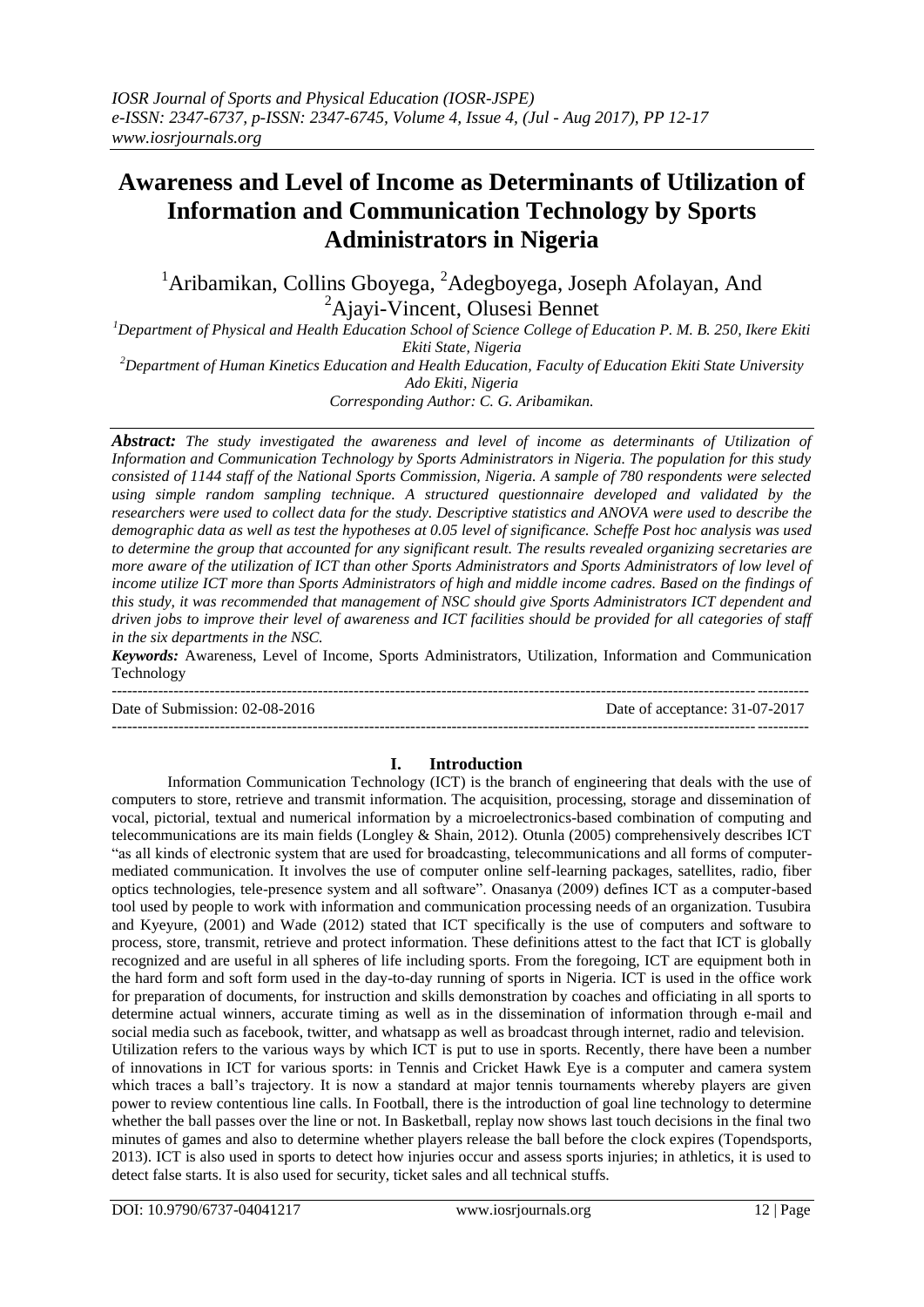ICT through multi media is using different kinds of technology or media such as computer aided learning (CAL) and television/video for instruction and presentations (Dominic, Talabi, Obiyemi, Onasanya & Chado, 2012). ICT captures students, teachers, coaches, attention and exhibit greater motivation when used as well as that learning time for skill is reduced and mastery is increased for athletes. (Dominic et al 2012). ICT is stimulating, enjoyable and makes athletes active during training sessions and have more focused attention (Mohnsen, 1995). ICT enhances creativity, therefore SAs need to tap into it and be actively engaged in its use to optimize their administrative duties, procedures and organizational management of activities and competitions. SAs must take ICT as a challenge not only to enhance efficiency at work but also athlete's performance (Dominic et al, 2012). Dominic (2006) submitted that performance can be improved through the use of computer simulation (CS) to alter performance parameters of athletes. This she said could be achieved by generating model similar to the person thereby changing variables creating similar different movements/actions.

Coaches' demonstration of skill performance in games and sports can be produced in a CD-ROM and can be viewed by players/athletes without necessarily having close interaction with the coach resulting into learning and skill mastery. (Ajeigbe et al, 2011) corroborating above Ajayi (1999) revealed that ICT gadgets can be used to package information for the benefit of analyzing and synthesizing the athletes' in order to improve performance.

Electronic mail is useful in sports administration in disseminating information concerning organizations' activities especially if there is an upcoming competition whereby pictures, documents and other files can be sent as e-mail attachments. Also recipients can use the medium of e-mail to send their entries, particulars of athletes, coaches and administrators and other vital information to the organizers. Akabueze (2002) and Fasanmi (2010) stated that the electronic mail has become the fastest, cheapest and commonest means of transmitting information through the global computer network. Aribamikan (2015) reported that SAs utilize ICT for the following reasons: to promote sporting events by sending e-mails to coaches, athletes, parents and officials; typing documents, letters, research works, reports; encoding materials being asked by superiors; answering letters of sponsors and marketers; preparation of results for competitions; informing staff through the internet; preparation for television and radio broadcast and advertisement; serves as a medium of invitation, registration and to access other relevant information concerning a particular competition without appearing in person. He submitted that e-mail is available at the NSC and is used to communicate among personnel, SAs athletes and sponsors.

Sports Administrators (SAs) are those charged with responsibility of day-to-day running of sports affairs such as Directors, Coaches, Organizing Secretaries and Sports Officers in the NSC. To perform optimally it is therefore expedient that SAs in Nigeria are aware of the latest cutting edge technology in sports administration, coaching, officiating, and broadcast in order to be a global player in the world of sports.

Awareness in this paper has to do with familiarity with ICT resources such as computer, phones, Ipad, laptops, projector, internet with its derivates such as e-mail, facebook, twitter, teleconferencing, CAI, and so on. Adebo, Adekunmi and Daramola (2013) reported high awareness among males than females which they attributed might be due to the fact that the females are less inquisitive than males when it comes to information seeking behaviour. They also reported further the low awareness of the females on the use of online sports resources might result from lack of interest of most women folk in sporting activities and that a greater percentage of males than females respondents had access to all sources of Internet resources available.

Asefeh and Nostrat (2007) found that 70% of respondents were aware of digital resources and utilization, 70% of respondents were aware of online databases and 87% of respondents felt that these forms of ICT met their information needs. Thanuskodi (2013) found that more awareness of electronic resources need to be created and that a friendly environment be provided so that SAs can make a better use of the facilities. SAs needed to be given ICT dependent tasks so as to be familiarize them with these resources and as such conducive and enabling environment needed to be provided to enable them carry out their tasks efficiently.

Level of income refers to earnings by SAs according to their level of placement at the NSC. The high income SAs are usually few in number but earn higher pay; the medium income SAs are more in number but earn less than the SAs in the high income cadre while low income SAs are large in number but earn lower than the two cadres of SAs. The researchers observed that the low income SAs were mostly young in age and had the urge to utilize ICT. SAs with low level of income backgrounds have less priviledge to access ICT due to lack of funds. Reddick, Boucher and Groseillier (2000) reported that social class background, as measured by education and level of income are factors that affect digital divide in Canada. According to Morales-Gomez and Melesse (1998), access to internet and other ICTs is only for few who can afford to buy and pay for their services, a phenomenon which is a function of income. In a country like Nigeria, ICT availability and utilization is determined by funds available to SAs which is a function of how much they earn as salary, it therefore follows that ICT are used by few population who are incidentally in the high level cadre officers because of the salary they earn. This is so in a developing country like Nigeria where the income gap is wide and literacy rate is remarkably low; and users of ICT belong to the elite (Morales-Gomez & Melesse ,1998).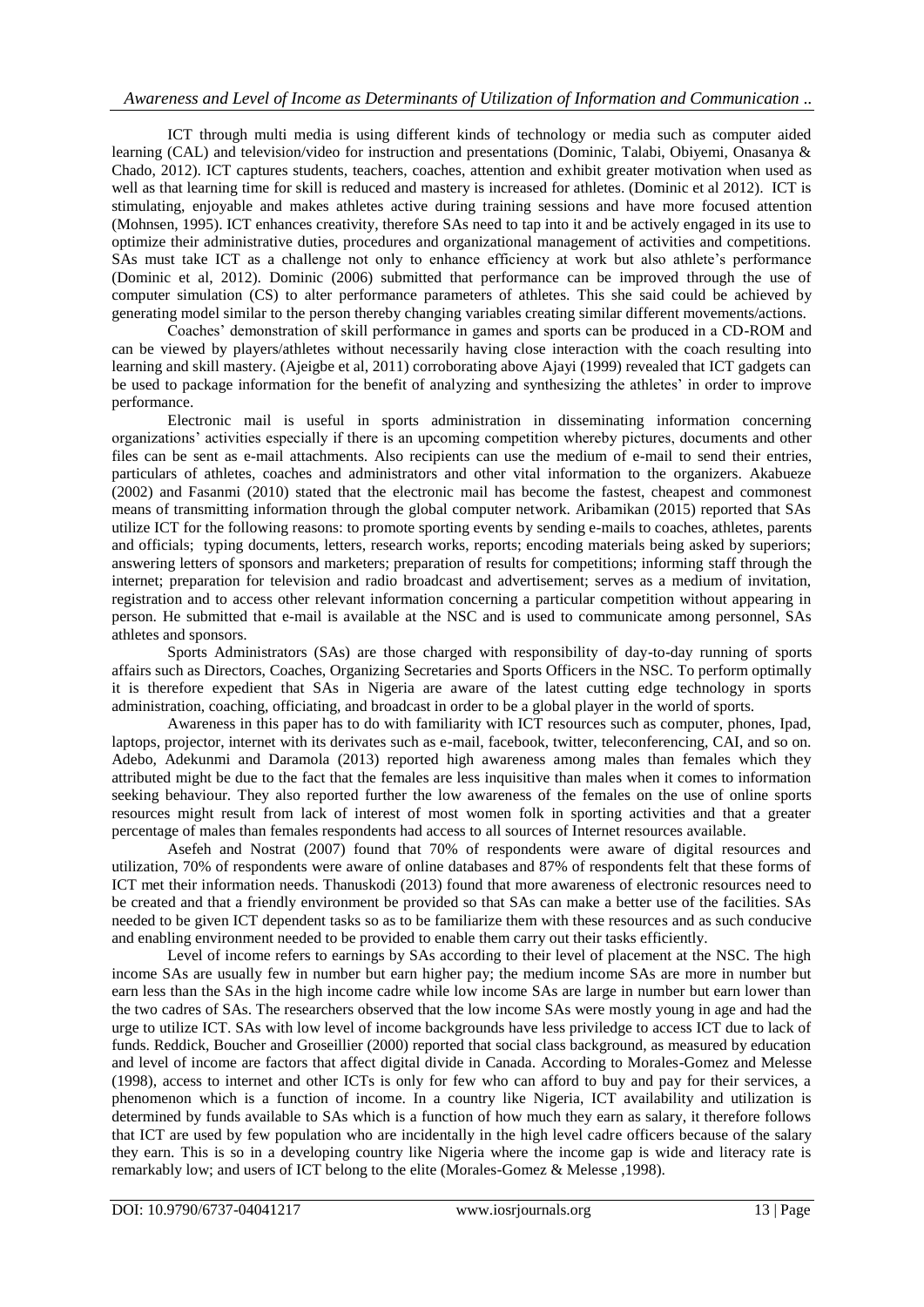This was corroborated by Njiraine (2000) who reported high charges as discouraging SAs and other users from making use of ICT. Bekkabulindi, Sekabembe, Shopi, and Kiyingi, (2014) found level of income to correlate with utilization of ICT, this they said was due to the fact that, often, the higher the income, the easier it is for individuals to acquire personal ICT resources and to get familiar with ICT through various avenues such as magazines and newspapers.

Thus, the purpose of the study was to determine the extent to which Awareness and Level of Income determine Utilization of Information and Communication Technology by Sports Administrators in Nigeria.

#### **Research Question**

Are sports administrators aware of the ways ICT can be utilized in sports? **Hypotheses**

Two hypotheses were postulated for verification at  $P < 0.05$ , thus

- 1) There is no significant difference in the level of awareness and the use of ICT among sports administrators of different departments.
- 2) There is no significant difference in the utilization of ICT among sports administrators with different levels of income.

## **II. Methodology**

The study adopted a descriptive survey research design which enables information to be obtained from a representative sample of the population so as to describe situation as they exist. The population for this study consisted of all the 1144 personnel at the National Sports Commission located in Abuja and twelve (12) zones created to ease the administration of sports in Nigeria. The zones are South West 1 at Ibadan and 2 at Akure, South East 1 at Enugu and 2 at Umuahia, North East 1 at Bauchi and 2 at Damaturu, North Central 1 at Jos and 2 at Minna, South South 1 at Benin City and 2 at Portharcourt, North West 1 at Kaduna and 2 at Sokoto.

The simple random sampling technique was used to select 68.2% of the entire population who are members of staff. Thus a total of 780 respondents were sampled for the study.

The research instrument used to gather data for the study was a questionnaire tagged 'Sports Administrator Questionnaire' (SAQ) designed by the researchers and it consisted of two sections. The first part dealt with socio-demographic variables of respondents, while the second part contains items on utilization of ICT. A rating scale of HA-High Awareness, AA-Average Awareness, LA-Low Awareness and NA-Not Aware was used to collect data on SAs awareness about utilization of ICT.

The researcher with the help of three trained research assistants administered the instrument on the respondents. The respondents were given sufficient time of one week to respond to the questionnaire, after which the completed questionnaire were collected. Each respondent responded to the questionnaire independently. Respondent's responses were regarded as reflecting current status of availability and utilization of ICT at the NSC. It was assumed that all responses given by the participants were frank and sincere. It is relevant to add that the researchers were former athletes, sports administrators and academics and hence had little or no difficulty in interacting with the sports administrators at NSC.

The data collected were analyzed using descriptive and inferential statistics. The descriptive statistics included percentages, frequency counts, while inferential statistics of Analysis of Variance (ANOVA) was used. The hypotheses were tested at alpha  $= 0.05$  level of significance.

## **III. Results**

**Research Question 1:** Are SAs aware of the ways ICT can be used in sports?

In answering Research Question 1, data generated from responses on awareness of ICT were analyzed using frequency counts and simple percentages the result is presented in Table 1.

|   | Table 1: Percentage of Respondents on Awareness of ICT in sports. |     |      |     |      |     |               |     |      |
|---|-------------------------------------------------------------------|-----|------|-----|------|-----|---------------|-----|------|
|   | Variables                                                         | H A | $\%$ | ΑA  | $\%$ | LΑ  | $\frac{0}{0}$ | N A | $\%$ |
|   |                                                                   |     |      |     |      |     |               |     |      |
|   | Networking and connection of offices                              | 488 | 62.6 | 148 | 19.0 | 40  | 5.1           | 104 | 13.3 |
|   | Research resources in sports                                      | 512 | 65.6 | 144 | 18.5 | 72  | 9.2           | 52  | 6.7  |
|   | Sponsorship and marketing of sports                               | 424 | 54.4 | 204 | 26.2 | 108 | 13.8          | 44  | 5.6  |
| 4 | Sports resources                                                  | 504 | 64.6 | 160 | 20.5 | 76  | 9.7           | 40  | 5.1  |
|   | Online information dissemination                                  | 464 | 59.5 | 188 | 24.1 | 72  | 9.2           | 56  | 7.2  |
|   | Online learning and interaction                                   | 472 | 60.5 | 180 | 23.1 | 40  | 5.1           | 88  | 11.3 |

From the table 1, it was discovered that respondents were highly aware about the utilization of ICT for networking, research resources in sports, looking for sponsors and marketers, online information dissemination as well as online learning and interaction. Thus, SAs were aware about the utilization of ICT.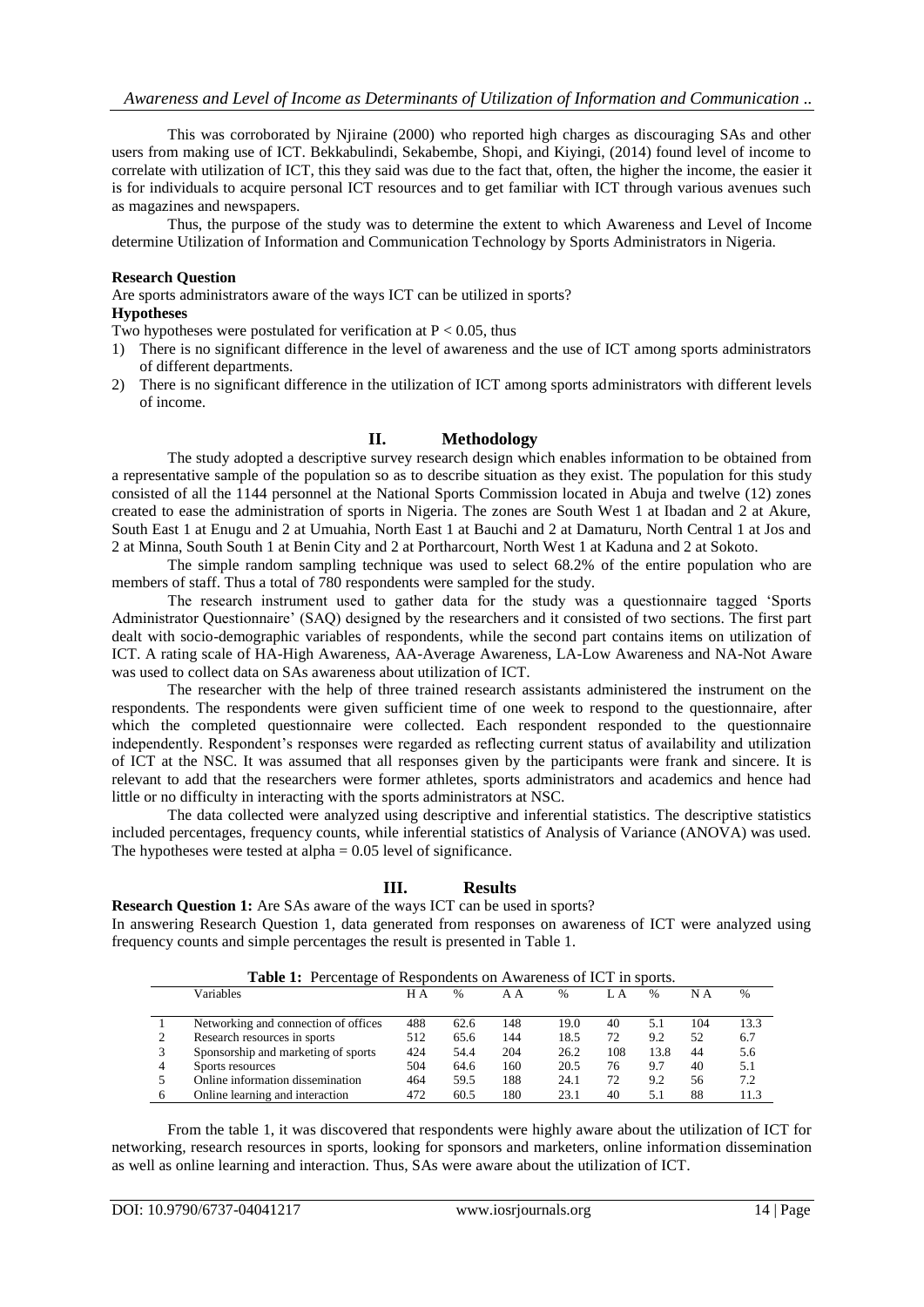## **Hypotheses Testing**

**Ho1:** There is no significant difference in the level of awareness of the use of ICT among sports administrators of different departments.

In testing Hypothesis 1, awareness of SAs on the use of ICT was manipulated against status and departments of sports administrators using two-way analysis of variance. The result is as presented in Table 2.

|  |  |  | <b>Table 2:</b> Summary of Two-way Analyses of Variance on level of Awareness by status and department |
|--|--|--|--------------------------------------------------------------------------------------------------------|
|--|--|--|--------------------------------------------------------------------------------------------------------|

| <b>Source</b>       |            |     | МS                      |
|---------------------|------------|-----|-------------------------|
| <b>Status</b>       | 232.845    |     | 77.615 2.826 .038*      |
| Department          | 487.562    |     | $.004*$<br>97.512 3.551 |
| Status * Department | 1050.925   |     | $.001*$<br>70.062 2.551 |
| Error               | 18892.994  | 688 | 27.460                  |
| Total               | 505116.000 | 712 |                         |

 $*P < 0.05$ 

Table 2 shows a 2 x 2 ANOVA results of status and Department on level of awareness that (F 15,  $688$ )=2.55, p=.001). The null hypothesis was rejected. This implied that there was significant difference in the level of awareness of the use of ICT among sports administrators of different departments. Similarly, the main effect of status (F3, 688)=2.83, p=.038) and department (F5, 688)=3.55, p=.004) on the level of awareness of the use of ICT among sports administrators is statistically significant at 0.05 level in each case. In order to locate the source of significant difference in the level of awareness of ICT use among sports administrators of different departments, Scheffe post-hoc test was used. The mean scores showed that organizing secretaries were more aware about ICT than directors, coaches and sports officers on status while the mean showed that SAs in the Human Resources and Finance and Grassroots sports departments were more aware about ICT than SAs in the National Sports Federation and Elite Athletes, Sports Medicine and Sports Planning, Research and Documentation departments. The results were shown in tables 3 and 4.

**Table 3:** Scheffe Post-hoc Analysis of Awareness of ICT by Status

| <b>Status</b>  | <b>Director</b> | Organizing<br><b>Secretary</b> | Coach | <b>Sports Officer</b> | Mean  |     |
|----------------|-----------------|--------------------------------|-------|-----------------------|-------|-----|
| Director       |                 |                                |       |                       | 26.00 | 124 |
| Organizing     |                 |                                |       | ×.                    | 27.41 | 116 |
| Secretary      |                 |                                |       |                       |       |     |
| Coach          |                 |                                |       |                       | 26.30 | 80  |
| Sports Officer |                 |                                |       |                       | 25.67 | 392 |

Mean difference is significant at 0.05 level of significance

Table 3 shows that there was a significant difference in the awareness of ICT between organizing secretaries and sports officers at 0.05 level of significance.

|                   | <b>Table 4:</b> Scheffe Post-hoc Analysis of Awareness of ICT by Departments |              |            |    |           |             |       |     |
|-------------------|------------------------------------------------------------------------------|--------------|------------|----|-----------|-------------|-------|-----|
| <b>Department</b> | <b>HRF</b>                                                                   | <b>NSFEA</b> | <b>FSM</b> | GS | <b>SM</b> | <b>SPRD</b> | Mean  | N   |
| <b>HRF</b>        |                                                                              |              |            |    | $\ast$    |             | 26.89 | 184 |
| <b>NSFEA</b>      |                                                                              |              |            |    |           |             | 25.44 | 116 |
| <b>FSM</b>        |                                                                              |              |            |    |           |             | 25.00 | 60  |
| <b>GS</b>         |                                                                              |              |            |    | $\ast$    |             | 26.97 | 168 |
| <b>SM</b>         |                                                                              |              |            |    |           |             | 24.50 | 32  |
| <b>SPRD</b>       |                                                                              |              |            |    |           |             | 25.85 | 220 |

Mean difference is significant at 0.05 level of significance

## **KEY**

HRF-Human Resources and Finance

NSFEA- National Sports Federation and Elite Athletes

FSM- Facilities and Stadia Management

GS- Grassroots Sports

SM- Sports Medicine

SPRD- Sports Planning, Research and Documentation

Table 4 shows that there was a significant difference in the awareness of ICT between Human Resources and Finance Department and Sports Medicine and between Grassroots Sports and Sports Medicine at 0.05 level of significance.

**Ho2:** There is no significant difference in the utilization of ICT among sports administrators with different level of Income.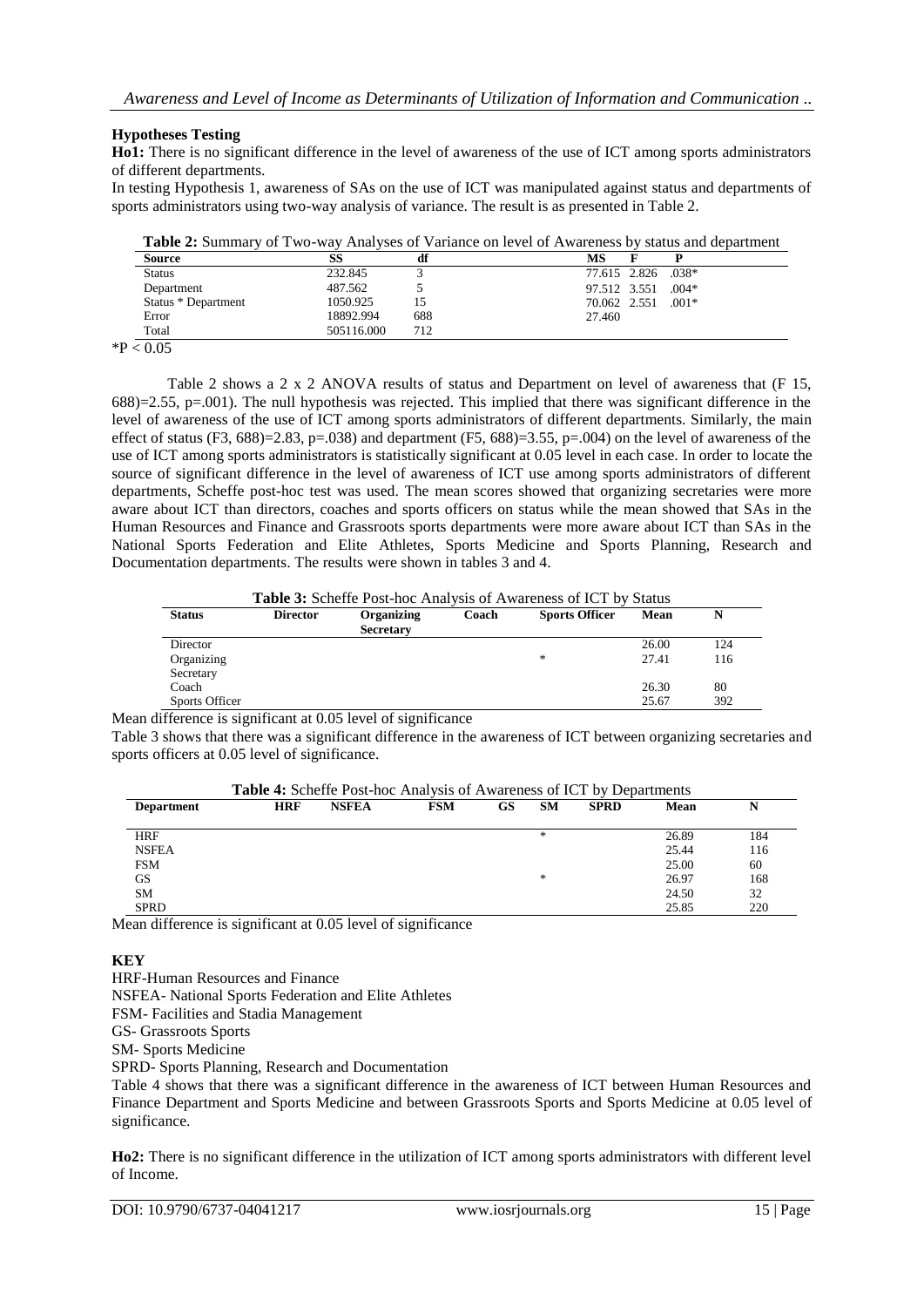In testing Hypothesis 2, levels of income were manipulated against official status using two-way analysis of variance.

|                        | Income.         |     |         |      |                 |
|------------------------|-----------------|-----|---------|------|-----------------|
| Source                 | SS<br>df        |     | MS      |      | $Sig(2-tailed)$ |
| Status                 | 380.061         |     | 126.687 | 1.05 | .370            |
| Level of Income        | 815.303         |     | 407.652 | 3.38 | $.035*$         |
| Status*Level of Income | 2055.604        | h   | 342.601 | 2.84 | $.010*$         |
| Error                  | 84472.035       | 700 | 120.674 |      |                 |
| Total                  | 2193860.000 712 |     |         |      |                 |

**Table 5:** Summary of Two-way Analysis of Variance of Utilization of ICT by SAs of Different Levels of

 $*P<0.05$ 

Table 5 shows two-way analysis of variance of utilization of ICT by sports administrators with different level of income. The main effect of level of income on utilization of ICT by sports administrators was statistically significant (F2, 700)=3.38, p=.035). Thus the hypothesis which stated that there is no significant difference in the utilization of ICT among sports administrators with different level of income was rejected. This means that level of income determines utilization of ICT. However, the effect of official status of the sports administrators on the utilization of ICT was not statistically significant  $(F3, 700)=1.05$ ,  $p=.370$ ). The interaction effect of status and level of income was significant  $(F6, 700=2.84, p=010)$ . In order to locate the source of significant difference a Scheffe post-hoc test was used. The mean showed that SAs of low level of income utilize ICT more than SAs of medium and high income levels. The result is shown in table 6.

|  | <b>Table 6:</b> Scheffe Post-hoc Analysis of Level of Income |
|--|--------------------------------------------------------------|
|--|--------------------------------------------------------------|

| <b>Level of Income</b> | Low | Medium | High | Mean  |     |
|------------------------|-----|--------|------|-------|-----|
| Low                    |     |        | ж    | 56.53 | 164 |
| Medium                 |     |        |      | 54.26 | 520 |
| High                   |     |        |      | 53.66 | 96  |

\*Mean difference is significant at 0.05 level of significance

Table 6 shows that there was a significant difference between utilization of ICT by sports administrators on low level of income and high level of income at 0.05 level of significance.

## **IV. Discussion**

The study examined awareness and level of income ad determinants of utilization of information and communication technology by sports administrators in Nigeria. The present study found that sports administrators were aware of networking and inter-connectivity of offices and that ICT could be used for research in sports, advertising, sponsorship and marketing, online sharing of information and online registration of athletes for competitions (See table 1). Asefeh and Nostrat (2007) found that 70% of respondents were aware of digital resources and utilization, 70% of respondents were aware of online databases and 87% of respondents felt that these forms of ICT met their information needs.

Findings revealed that organizing secretaries were more aware about the utilization of ICT among SAs in Nigeria and that SAs in human resources and finance as well as SAs in the grassroots sports were more aware about the utilization of ICT than those of other departments. This is in line Thanuskodi (2013) who found that more awareness of electronic resources needed to be created and that a friendly environment be provided so that SAs can make better use of the ICT facilities.

Another finding from this study showed that SAs in the low level of income utilize ICT more than SAs in the medium and high level of income. This finding contrasts with Bakkabulindi et. al. (2014) who found high level of income to correlate with utilization of ICT, this they said was due to the fact that, often, the higher the income, the easier it is for individuals to acquire personal ICT resources and to get familiar with ICT. The contrast could be as a result that SAs in the low level of income were younger in age and nowadays, ICT is synonymous with younger generations as observed by the researchers that it is the younger SAs who teaches and assists the older SAs in the medium and high level of income to operate and manipulate ICT such as phones, IPad, laptops, email and so on. The researchers observed that SAs of low level of income were saddled with the responsibility of utilizing available ICT in the NSC. Factors such as operational costs, social class background and level of income as reported by Reddick, Boucher and Groseillier (2000) no longer serve as barriers to utilization of ICT.